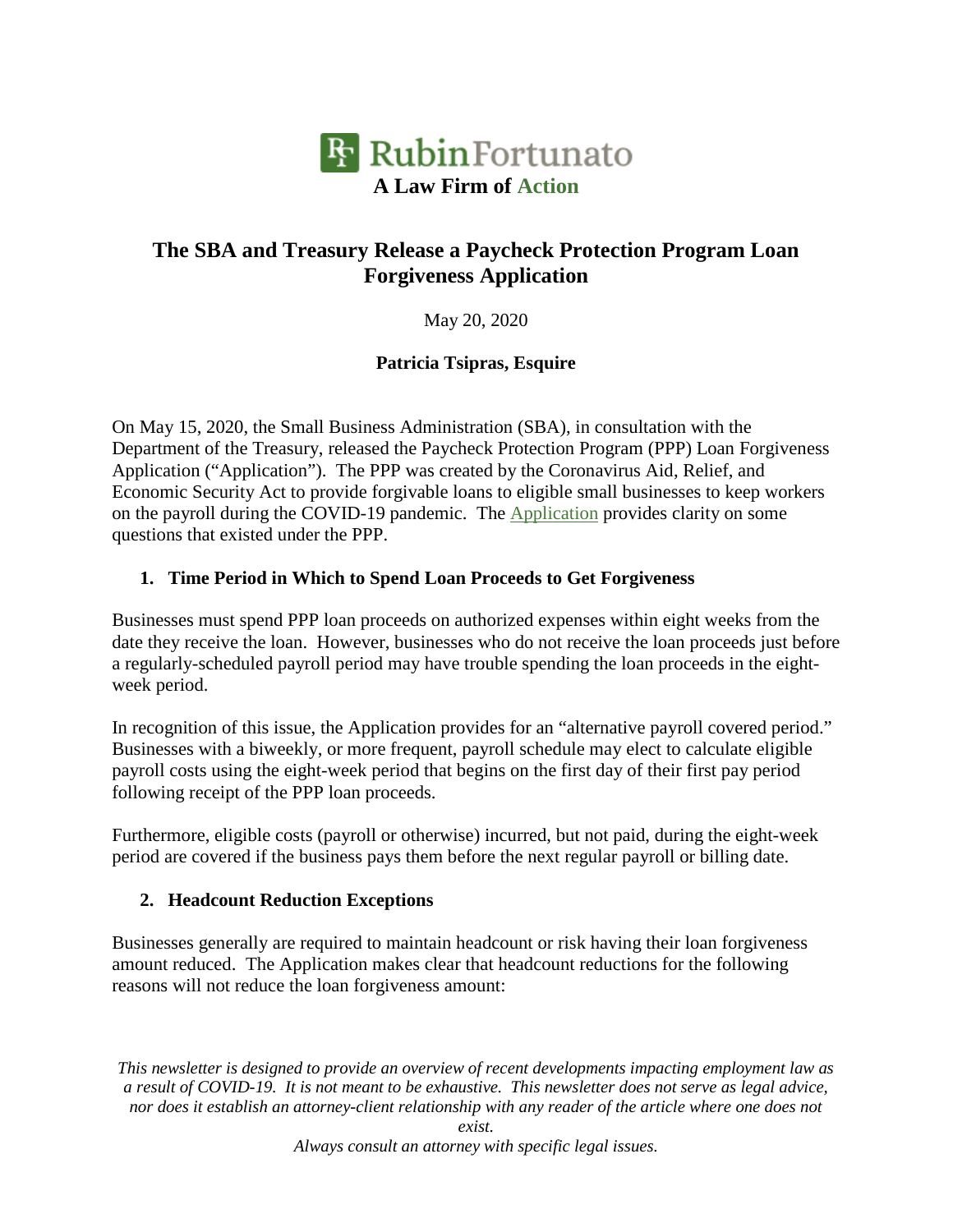- Any positions for which the business made a good faith, written offer to rehire an employee, and the employee rejected it;
- Any employee terminated for cause;
- Any employee who voluntarily resigned; and
- Any employee who voluntarily requested and received a reduction in hours.

# **3. Calculating Payroll If Owner Collects a Draw**

Some business owners are not paid through traditional payroll, but rather collect an owner's draw. The Application states that owner-employees or self-employed individuals/general partners may calculate payroll costs as eight weeks of 2019 compensation, capped at \$15,385 per individual.

# **4. Average FTE Calculation**

Businesses that retain or bring back all of their employees during the eight-week coverage period, or by June 30, 2020, will not have their loan forgiveness amount reduced. The SBA has offered two alternative methods for calculating a business's full-time equivalents (FTE) before the pandemic and during the eight-week period.

The first option is to take the average number of hours paid each week for each employee, divide by 40, and round to the nearest tenth. The maximum number of hours per employee is 40 or one FTE.

The second option is to assign 1.0 to employees who work 40 hours or more per week and 0.5 to employees who work fewer than 40 hours.

# **5. Documenting Payroll Costs**

Businesses will have to document their payroll costs in several ways: (a) bank account statements or reports from a third-party payroll service documenting the cash compensation paid to employees; (b) tax forms (usually Form 941 and state quarterly wage and unemployment filings) that reflect the covered period; and (c) payment receipts, cancelled checks, or account statements documenting the amount of employer contributions to employee health insurance and retirement plans.

# **6. Rent Includes Leases of Personal Property**

PPP loan proceeds are to be used for payroll, business mortgage interest, rent, and utilities. Many businesses questioned whether the lease of personal property could be included (and thus forgiven) as "rent." The Application defines rent to include "Business rent or lease payments pursuant to lease agreements for real or personal property in force before February 15, 2020."

*This newsletter is designed to provide an overview of recent developments impacting employment law as a result of COVID-19. It is not meant to be exhaustive. This newsletter does not serve as legal advice, nor does it establish an attorney-client relationship with any reader of the article where one does not*

*Always consult an attorney with specific legal issues.*

*exist.*